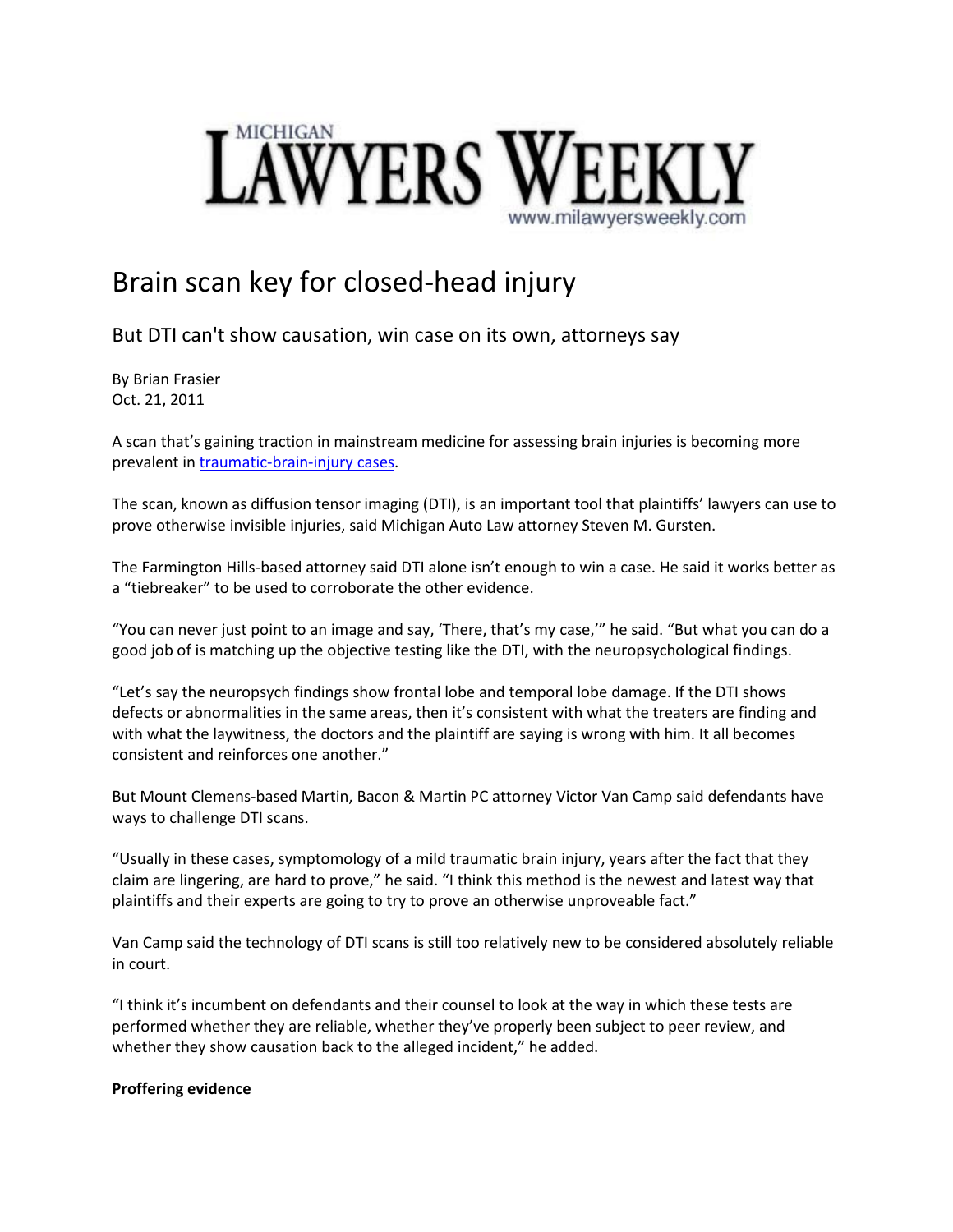DTI is a form of magnetic resonance imaging that measures the way water moves in three directions through the brain's white matter, said Dr. Ay-Ming Wang, head of neuroradiology at William Beaumont Hospital in Royal Oak.

"I think closed-head injuries sometimes are very difficult to evaluate," he said. "Other kinds of studies, [like] perfusion studies, can see any increase in blood supply to the injured brain, but it can't show the connection between the neurons. This is much better to show the connection of the neurons." DTI displays fiber connections between neurons in color-mapped three-dimensional images. For a patient with brain trauma, tumors or infections, the imaging will display changes and deficits in water movement in three different directions.

This will show injuries that aren't detectable through standard MRI scans, Wang said. DTI can be used along with another similar type of diffusion imaging, diffusion weighted imaging (DWI). DWI measures movement of water in all directions, and is often used to detect strokes.

Wang said use of both scans is recommended, because DTI can be used to show the presence and location of brain trauma, as early as two hours after the injury occurs, and DWI can be used to show an older injury. A DTI scan cannot show when an injury happened.

The use of DTI scans have become more mainstream in recent years. The NFL has reportedly been using DTI to determine the extent of players' concussions. The Department of Defense has also been using it to assess head injuries suffered by veterans returning from Iraq and Afghanistan.

Gursten said he was one of the first attorneys to use DTI scans as evidence for a 2004 U.S. District Court trial in *Lloyd v. First Choice Trucking* (see "Low-impact car crash results in \$2.5M verdict," Feb. 23, 2004). In that case, the plaintiff suffered a brain injury in a case in which Gursten said there was no physical damage to his car, a case that normally would have resulted in a defense verdict.

Gursten introduced a DTI scan as evidence that his client had suffered a brain injury, and the defense didn't produce any evidence to counter the scan.

"I'll never forget what the jury told me and the defense attorney after the verdict," he said. "The defense attorney had spent a good portion of the trial railing against the brain imaging. They said, 'You should have done your own brain imaging then to prove it wasn't there.' We had proven our burden. We had proffered evidence proving the brain injury."

## **'Spotlight theory'**

Van Camp said DTI evidence has one major flaw that defendants can attack: it can't answer the question of causation.

"In my opinion, the way these tests have been used in cases of mild closed head injury or mild traumatic brain injury, the testing itself isn't done until years after the event — usually and quite often after litigation has been filed," he said. "Perhaps the strongest challenge to this type of evidence is whether testing done years after the fact reliably shows causation."

Defendants should understand that several factors can contribute to brain changes over time, Van Camp said.